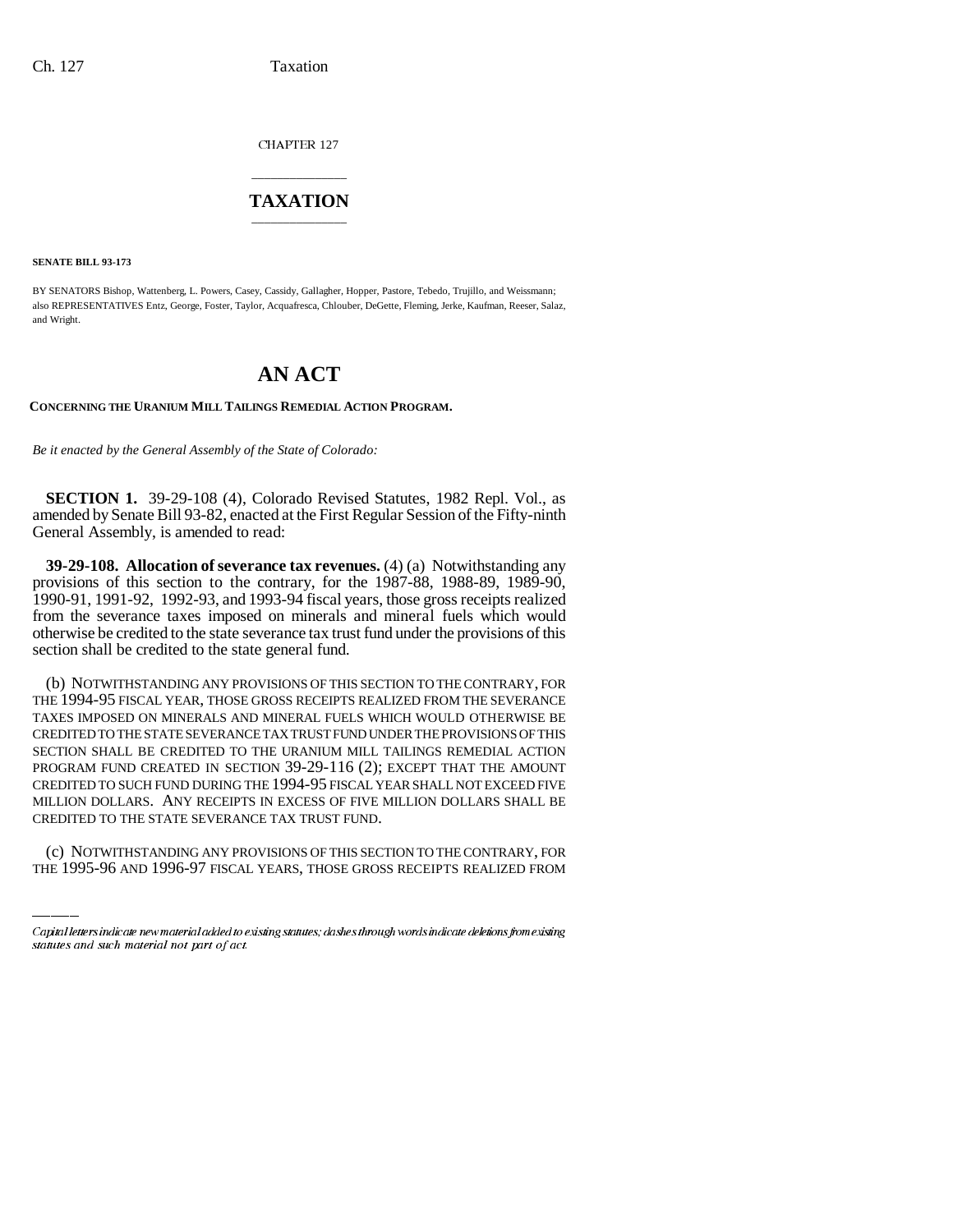#### Taxation Ch. 127

THE SEVERANCE TAXES IMPOSED ON MINERALS AND MINERAL FUELS WHICH WOULD OTHERWISE BE CREDITED TO THE STATE SEVERANCE TAX TRUST FUND UNDER THE PROVISIONS OF THIS SECTION SHALL BE CREDITED TO THE URANIUM MILL TAILINGS REMEDIAL ACTION PROGRAM FUND CREATED IN SECTION 39-29-116(2); EXCEPT THAT THE AMOUNT CREDITED TO SUCH FUND DURING THE 1995-96 AND 1996-97 FISCAL YEARS SHALL NOT EXCEED TWO AND ONE-HALF MILLION DOLLARS PER FISCAL YEAR. ANY RECEIPTS IN EXCESS OF TWO AND ONE-HALF MILLION DOLLARS SHALL BE CREDITED TO THE STATE SEVERANCE TAX TRUST FUND.

**SECTION 2.** 39-29-109 (5), Colorado Revised Statutes, 1982 Repl. Vol., as amended, is repealed as follows:

**39-29-109. Severance tax trust fund - created - administration - use for augmenting the general fund.** (5)  $\left(\frac{a}{b}\right)$  Any other provisions of law to the contrary notwithstanding, on July 1, 1990, there shall be transferred, out of the severance tax trust fund and into the uranium mill tailings remedial action program fund, created in section 39-29-116, the sum of sixteen million dollars. Any unexpended and unencumbered moneys in the uranium mill tailings remedial action program fund at the end of fiscal year 1995-96 shall be credited and transferred to the severance tax trust fund.

(b) This subsection (5) is repealed, effective July 1, 1996.

**SECTION 3.** 39-29-116 (1), (2), (3), (4), and (6), Colorado Revised Statutes, 1982 Repl. Vol., as amended, are amended to read:

**39-29-116. Uranium mill tailings remedial action program fund - creation repeal.** (1) The general assembly hereby declares that the purpose of creating the uranium mill tailings remedial action program fund is to provide a funding source to match federal funds available under the federal "Uranium Mill Tailings Radiation Control Act of 1978", 42 U.S.C. 7901 et seq., for the purpose of cleaning up certain sites designated in Colorado for cleanup. The general assembly states that its intent in enacting this section is to assure that Colorado has those state moneys set aside in order to obtain the federal funds before those federal funds are completely used in cleaning up other sites or are no longer available. The general assembly further intends that the amount of moneys transferred into this new fund from the severance tax trust fund and the amounts which will be awarded from the local government severance tax fund AND THE LOCAL GOVERNMENT MINERAL IMPACT FUND should be sufficient to clean up all of the FEDERAL designated sites in Colorado without additional appropriation, transfers, or awards.

(2) There is hereby created in the office of the state treasurer the uranium mill tailings remedial action program fund for the sole purpose of providing a state match to federal funds available for the cleanup of uranium mill tailing sites as designated for cleanup under the federal "Uranium Mill Tailings Radiation Control Act of 1978", 42 U.S.C. 7901 et seq. The fund shall consist of moneys transferred to the fund from the severance tax trust fund in accordance with section  $39-29-109$  39-29-109 (5) As IT EXISTED PRIOR TO ITS REPEAL and any other moneys made available or appropriated into the uranium mill tailings remedial action program fund pursuant to subsection (3) of this section. The moneys in the uranium MILL tailings remedial action program fund available for remedial costs only shall not exceed thirty-two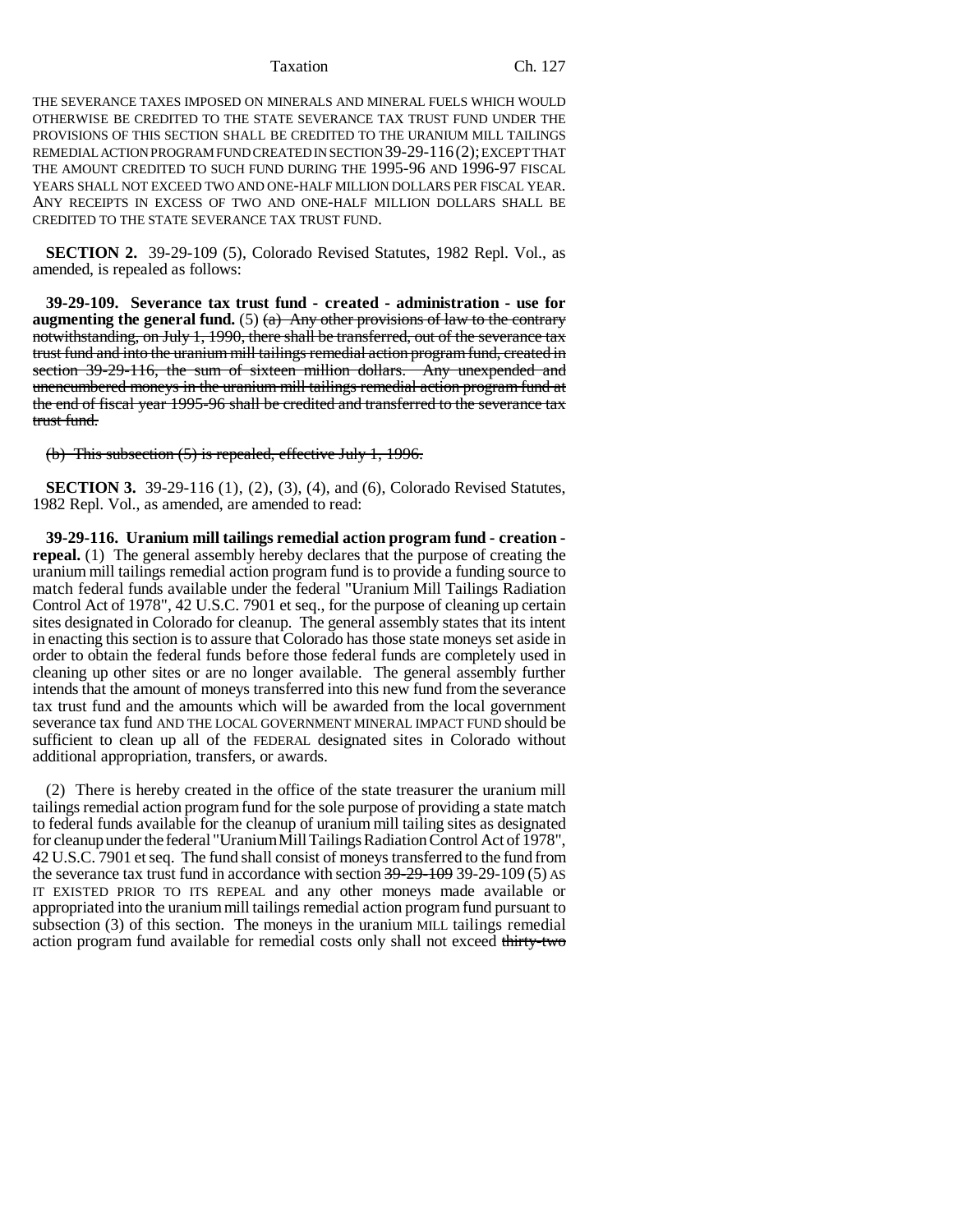### Ch. 127 Taxation

FIFTY-SEVEN million dollars. Moneys in the fund shall be subject to annual appropriation. All interest derived from the deposit and investment of moneys in the uranium mill tailings remedial action program fund shall be credited to such fund. ANY UNEXPENDED AND UNENCUMBERED MONEYS IN THE URANIUM MILL TAILINGS REMEDIAL ACTION PROGRAM FUND AT THE END OF THE 1998-99 FISCAL YEAR SHALL BE CREDITED AND TRANSFERRED TO THE SEVERANCE TAX TRUST FUND.

(3) (a) The state treasurer is authorized to accept and credit to the uranium mill tailings remedial action program fund any donations received by the state for the express purpose of projects for the cleanup of uranium mill tailings. Such donations may include any amounts made available from the local government severance tax fund AND THE LOCAL GOVERNMENT MINERAL IMPACT FUND as directed by the executive director of the department of local affairs pursuant to section 39-29-110 AND SECTION 34-63-102(5), C.R.S., and with the approval of the oversight committee as created in subsection (4) of this section. It is the intent of the general assembly that a minimum of six million dollars be retained in the local government severance tax fund AND THE LOCAL GOVERNMENT MINERAL IMPACT FUND for grants and loans to local communities.

(b) BEFORE OR DURING FISCAL YEAR 1993-94, THE EXECUTIVE DIRECTOR OF THE DEPARTMENT OF LOCAL AFFAIRS SHALL DISTRIBUTE NOT LESS THAN FIVE MILLION DOLLARS TO THE URANIUM MILL TAILINGS REMEDIAL ACTION PROGRAM FUND FROM THE LOCAL GOVERNMENT MINERAL IMPACT FUND, THE LOCAL GOVERNMENT SEVERANCE TAX FUND, OR A COMBINATION THEREOF. THE EXECUTIVE DIRECTOR SHALL DETERMINE THE AMOUNT OF MONEYS, IF ANY, TO BE DISTRIBUTED FROM EACH FUND.

(c) BEFORE OR DURING FISCAL YEARS 1994-95, 1995-96, AND 1996-97, THE EXECUTIVE DIRECTOR OF THE DEPARTMENT OF LOCAL AFFAIRS SHALL DISTRIBUTE IN THE AGGREGATE NOT LESS THAN FIVE MILLION DOLLARS TO THE URANIUM MILL TAILINGS REMEDIAL ACTION PROGRAM FUND FROM THE LOCAL GOVERNMENT MINERAL IMPACT FUND, THE LOCAL GOVERNMENT SEVERANCE TAX FUND, OR A COMBINATION THEREOF; EXCEPT THAT AT LEAST TWO AND ONE-HALF MILLION DOLLARS SHALL BE DISTRIBUTED BEFORE OR DURING FISCAL YEAR 1995-96. THE EXECUTIVE DIRECTOR SHALL DETERMINE THE AMOUNT OF MONEYS, IF ANY, TO BE DISTRIBUTED FROM EACH FUND.

(d) FOR FISCAL YEARS AFTER 1996-97, THE EXECUTIVE DIRECTOR OF THE DEPARTMENT OF LOCAL AFFAIRS MAY DISTRIBUTE MONEYS FROM THE LOCAL GOVERNMENT MINERAL IMPACT FUND AND THE LOCAL GOVERNMENT SEVERANCE TAX FUND PURSUANT TO SECTION 34-63-102 (5), C.R.S., AND SECTION 39-29-110, RESPECTIVELY.

(4) There is hereby created a uranium mill tailings remedial action program fund oversight committee. The oversight committee shall consist of five members, comprised of the executive director of the department of local affairs, two members of the house of representatives appointed by the speaker of the house of representatives, and two members of the senate appointed by the president of the senate. One of the legislative members shall be from the capital development committee, and one of the legislative members shall reside on the western slope. The department of health shall annually report on or before **March 1** SEPTEMBER 15 of